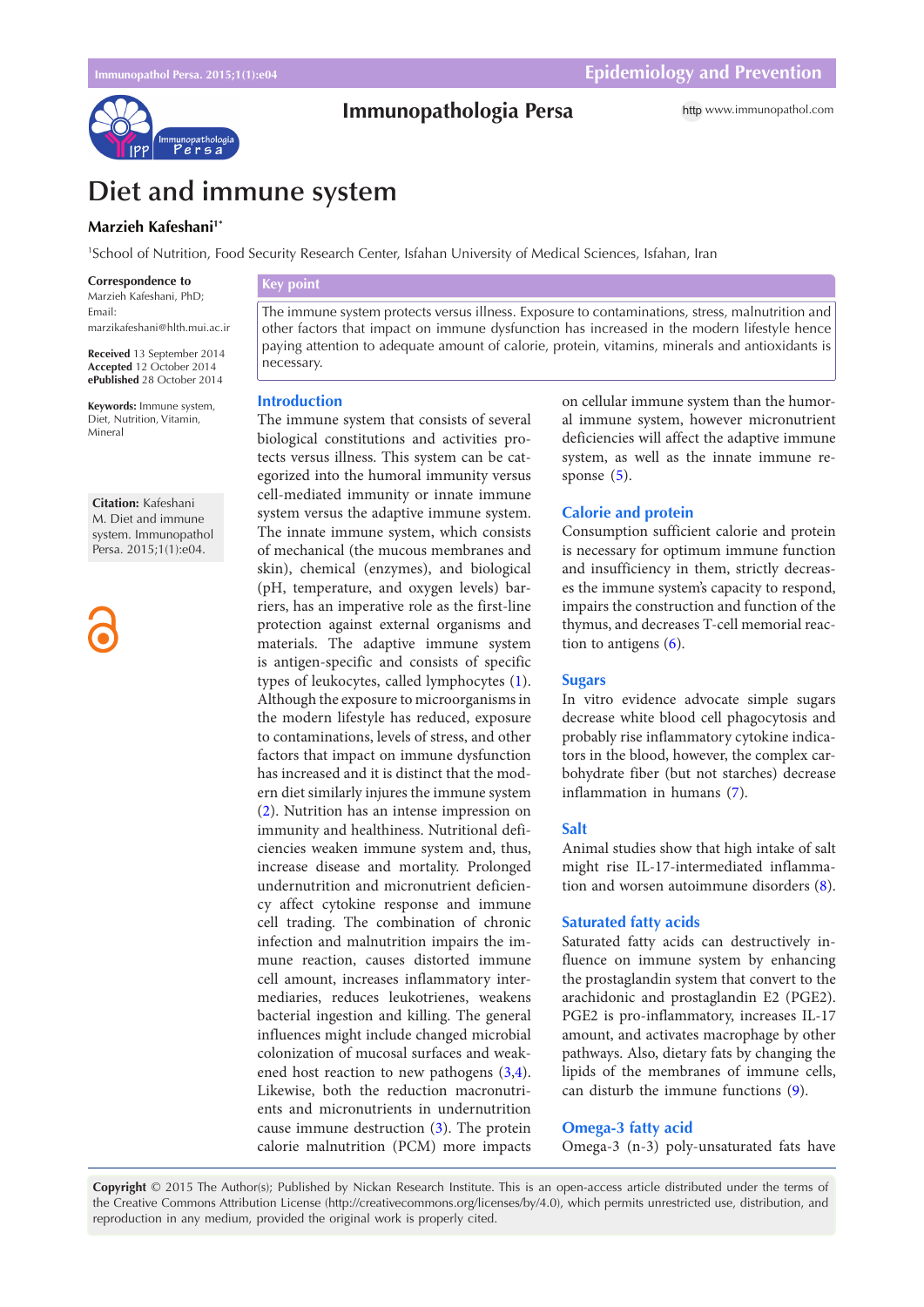#### Kafeshani M

anti-inflammatory impressions. Omega-3 fatty acid can convert to eicosapentaenoic acid (EPA) and docosahexaenoic acid (DHA) that are precursor of anti-inflammatory mediators such as resolvins and protectins. These mediators decrease inflammation, stimulated neutrophil infiltration, boost the sifting of inflammatory chemokines, and improve macrophage phagocytosis to disappear apoptotic cells ([6](#page-1-5),[10](#page-1-9)).

# **Vitamins**

Some studies indicate that vitamins can considerably change macrophage phagocytosis and several of its component phases. Also can improve the production of cytokines such as tumor necrosis factor (TNF-a), interleukin (IL-1 and -6), inflammatory mediators such as prostaglandin E2 (PGE2), and interferon (IFN).

## **Vitamin A**

Vitamin A has a vital role in the improvement of healthy immune responses. Vitamin A and its metabolites (particularly retinoic acid [RA]) play a great role in the control of both innate and adaptive immune responses ([11](#page-1-10)). Vitamin A by impact on the integrity of mucosal epithelia [\(12\)](#page-1-11), the diversity, quantities, and cytokine secretion profiles of macrophages, monocytes, neutrophils, and natural killer cells improve innate immune responses. Also by developing, maturing the thymocytes, increasing the quantity of T-cells, specifically the CD4+ subpopulation has effect on adaptive immune responses [\(13,](#page-1-12)[14\)](#page-2-0).

## **Vitamins C and E**

Vitamins C and E supplementation increase neutrophil adherence, natural killer cell activities, phagocytic capacity, lymphocyte proliferation, and chemotaxis and decrease superoxide and oxygen free radicals production by neutrophils ([15](#page-2-1)).

## **1,25-Dihydroxyvitamin D**

1,25-Dihydroxyvitamin D (1,25(OH)2D) modulate the function of human immune reactions by impressing on lymphocytes and adaptive immunity; however, investigation have revealed that vitamin D probably influences on innate immunity ([16](#page-2-2)).

## **Trace elements**

The association between trace elements and macrophage functions seems to be as vital as vitamins.

#### **Zinc**

Several disease progressions lead to zinc deficiency and low plasma amounts of zinc cause weakened immune function. Supplementation with zinc stimulated cytokine production, mainly IL-1, IL-6, and TNF-a [\(17](#page-2-3)).

# **Selenium**

Selenium improved the bactericidal and phagocytic functions of human neutrophils in vitro. Selenium dietary deficiency increased tumor cytotoxicity, macrophage inflammatory action and PGE2 production in Rat ([18](#page-2-4)).

# **Copper**

Deficiency of copper in the diet decreased the amount of circulating neutrophils and damaged their function in humans ([19](#page-2-5)).

#### **Iron**

The ability of neutrophils to kill bacteria decreases in iron deficiency [\(20\)](#page-2-6).

#### **Conclusion**

Sufficient macronutrient and micronutrients are essential for immune system function.

# **Conflicts of interest**

The author declared no competing interests.

#### **Author's contribution**

MK was the single author of the paper.

#### **Ethical considerations**

Ethical issues (including plagiarism, data fabrication, double publication) have been completely observed by the author.

#### **Funding/Support**

None.

#### **References**

- <span id="page-1-0"></span>1. Arnetz BB, Ventimiglia M. Measurement of Immune System Functioning. Research Methods in Occupational Health Psychology: Measurement, Design, and Data Analysis. 2012:1.
- <span id="page-1-1"></span>2. Albuquerque R, Rocha M, Bagatin E, Tufik S, Andersen M. Could adult female acne be associated with modern life? Arch Dermatol Res. 2014;306:683-8.
- <span id="page-1-2"></span>3. Kau AL, Ahern PP, Griffin NW, Goodman AL, Gordon JI. Human nutrition, the gut microbiome and the immune system. Nature. 2011;474:327-36.
- <span id="page-1-3"></span>4. Cunningham-Rundles S, McNeeley DF, Moon A. Mechanisms of nutrient modulation of the immune response. J Allergy Clin Immunol. 2005;115:1119-28.
- <span id="page-1-4"></span>5. Rytter MJH, Kolte L, Briend A, Friis H, Christensen VB. The immune system in children with malnutrition—a systematic review. PLoS One. 2014;9:e105017.
- <span id="page-1-5"></span>6. Myles IA. Fast food fever: reviewing the impacts of the Western diet on immunity. Nutr J. 2014;13:61.
- <span id="page-1-6"></span>7. Montonen J, Boeing H, Fritsche A, Schleicher E, Joost HG, Schulze MB, et al. Consumption of red meat and whole-grain bread in relation to biomarkers of obesity, inflammation, glucose metabolism and oxidative stress. Eur J Nutr. 2013;52:337-45.
- <span id="page-1-7"></span>8. Kleinewietfeld M, Manzel A, Titze J, Kvakan H, Yosef N, Linker RA, et al. Sodium chloride drives autoimmune disease by the induction of pathogenic TH17 cells. Nature. 2013;496:518- 22.
- <span id="page-1-8"></span>Kalinski P. Regulation of immune responses by prostaglandin E2. J Immunol. 2012;188:21-8.
- <span id="page-1-9"></span>10. Weylandt KH, Chiu CY, Gomolka B, Waechter SF, Wiedenmann B. Omega-3 fatty acids and their lipid mediators: towards an understanding of resolvin and protectin formation. Prostaglandins Other Lipid Mediat. 2012;97:73-82.
- <span id="page-1-10"></span>11. Hall JA, Grainger JR, Spencer SP, Belkaid Y. The role of retinoic acid in tolerance and immunity. Immunity. 2011;35:13-22.
- <span id="page-1-11"></span>12. Thurnham D, Northrop-Clewes C, McCullough F, Das B, Lunn P. Innate immunity, gut integrity, and vitamin A in Gambian and Indian infants. J Infect Dis. 2000;182:S23-S8.
- <span id="page-1-12"></span>13. Lerange A, Cheroutre H. Retinoic acid and retinoic receptors